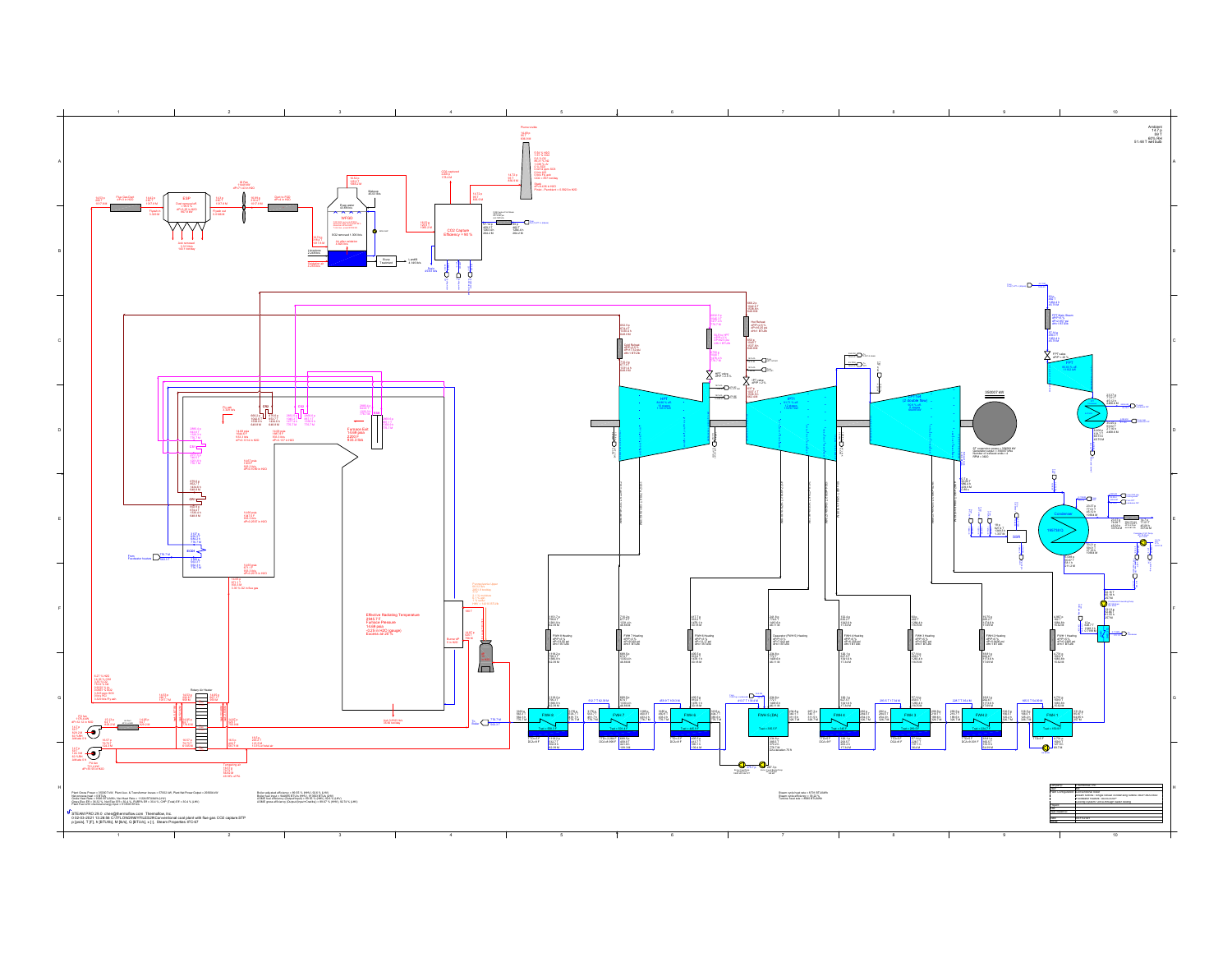## WFGD Flow Circuit - One Unit (Engineering Design)

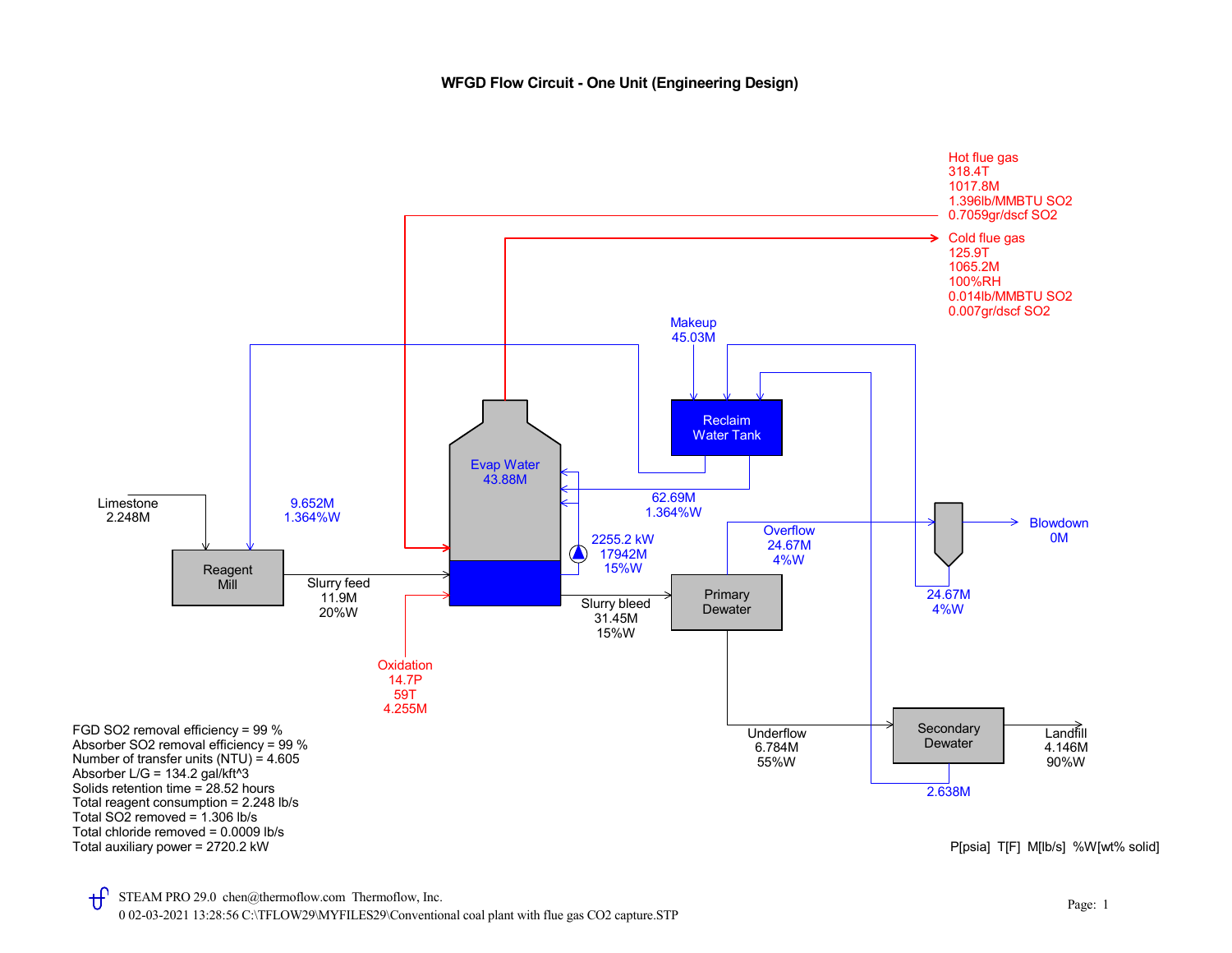

Solvent consumption: 4.836 ton/day **per consumption: 4.836 ton/day** part of the consumption: 4.836 ton/day and the consumption: 4.836 ton/day Total electrical power consumption: 32495 kW Heat input: 267663 BTU/s, 963.6 MMBTU/hr, 1500 BTU/lb CO2 CO2 capture efficiency: 90 % CO2 capture: 178.4 lb/s, 7709 ton/day Process: Amine-based

 $\mathbf{f}$ STEAM PRO 29.0 chen@thermoflow.com Thermoflow, Inc. 0 02-03-2021 13:28:56 C:\TFLOW29\MYFILES29\Conventional coal plant with flue gas CO2 capture.STP